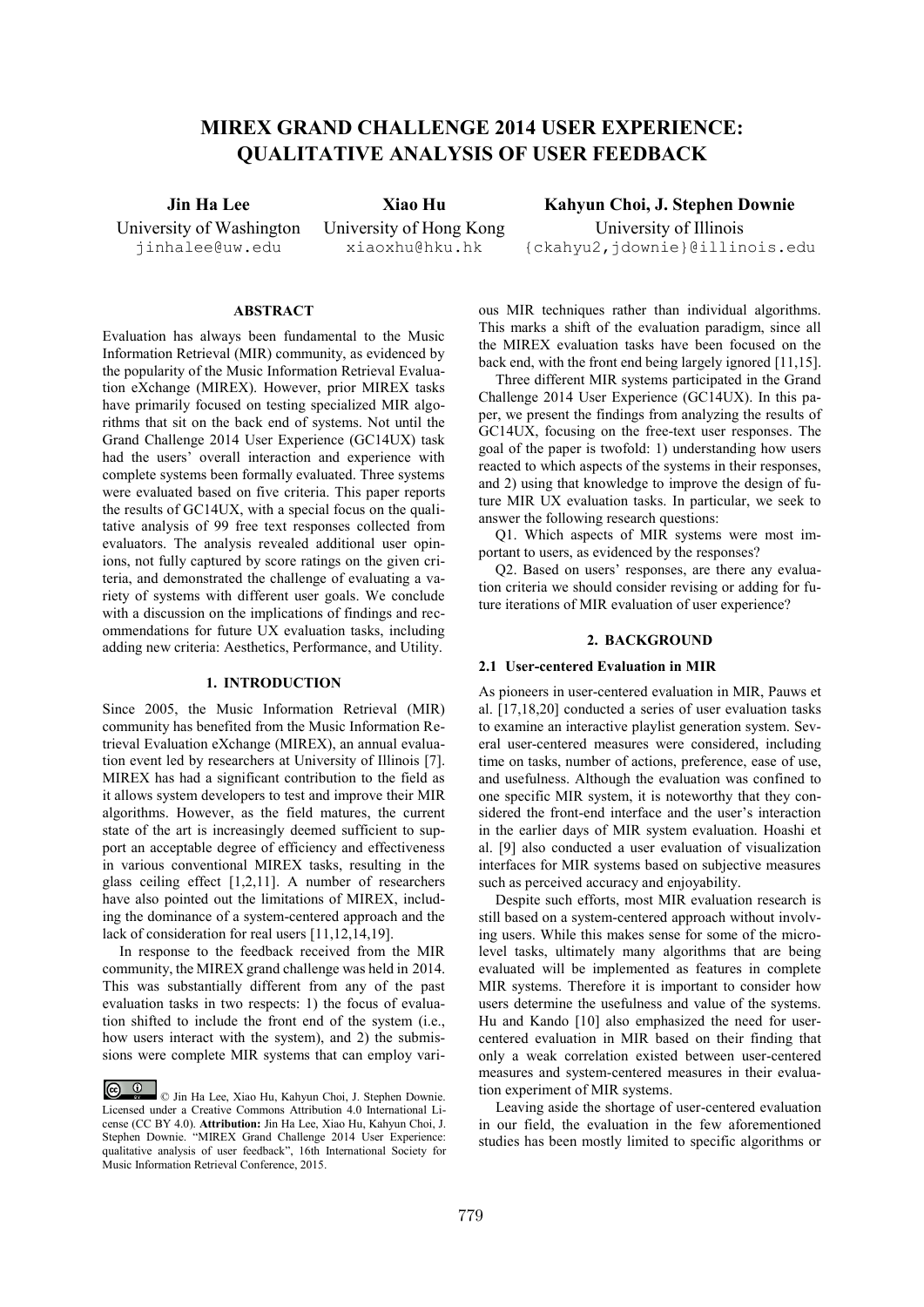

**Figure 1.** Screenshots of *Thank You for the Music*, *Moody*, and *Tonic.*

functions such as playlist generation algorithms and recommender systems [14]. This has been attributed to the lack of complete MIR systems ready for evaluation within the MIREX framework [11,15]. Consequently, attempts to conduct a holistic user-centered evaluation of MIR systems had to be done with existing commercial music services. For example, Lee and Price [15] examined how Nielsen's usability heuristics [16] can be applied to evaluate multiple aspects of user experience for services like Pandora, Spotify, etc. As the MIR field is maturing, there is also a growing recognition that we are ready to evaluate complete and full-featured systems incorporating various sub-components with helpful interfaces [6,11].Therefore, GC14UX was held, aiming to inspire the development of complete MIR systems and a holistic evaluation of user experience with those systems.

#### **2.2 GC14UX Evaluation Framework and Process<sup>1</sup>**

The dataset used in GC14UX was a sample of 10,000 tracks with the CC-BY (Creative Commons Attribution) license from the Jamendo collection<sup>2</sup>, for the purpose of avoiding any potential copyright issues. All tracks had song and album titles, artist name, and at least two genre tags. To guide the evaluators, a user task was created based on several criteria: 1) a common and realistic MIR task, 2) a task specific enough to help evaluators judge how successful the results are, 3) a task not tied to a particular MIR technique, and 4) a task that can be reasonably accomplished with the given dataset. The final task was determined as follows: "You are creating a short video about a memorable occasion that happened to you recently, and you need to find some (copyright-free) songs to use as background music."

An online evaluation platform was set up so that evaluators could easily access the MIR systems through a web browser. The invitations were circulated through mailing lists within the MIR community. Evaluators were asked to interact with the systems and rate their scores on a seven-point Likert scale for the following criteria:

- **Overall Satisfaction**: How would you rate your overall satisfaction with the system?
- Learnability: How easy was it to figure out how to use the system?
- x **Robustness**: How good is the system's ability to warn you when you are about to make a mistake, allow you to recover, or retrace your steps?
- x **Affordance**: How well does the system allow you to perform what you want to do?
- Feedback: How well does the system communicate what is going on?

Evaluators were also given an opportunity to provide their comments in an open text field.

#### **2.3 Participating Systems and Quantitative Ratings**

There were a total of three systems that participated in GC14UX: *Thank You for the Music* (hereinafter, *Thank You*), *Moody*, and *Tonic* (Figure 1)<sup>3</sup>. The design and functionality of the three MIR systems varied to some extent. *Thank You* provides users with access to a music collection through a more traditional music digital library interface, offering music search by title, album, genre, and artist. *Moody* is a recommender system in which a music collection can be browsed based on mood and genre. *Tonic* is a tag-based discovery system with a highly interactive interface utilizing pre-defined tags to find songs.

The three systems received mean scores between 4.15 and 5.37 across all criteria [11]. *Tonic* received the best score in Affordance (4.71), Feedback (4.79), and Overall Satisfaction (OS) (5.11). *Thank You* scored the highest in Learnability (5.37) with an OS of 4.15. *Moody* led in Robustness (4.53) with an OS of 4.63. However, the results of the Kruskal-Wallis test [5] showed that only the OS category had significant differences across systems [11].

# **3. ANALYSIS OF USER FEEDBACK**

#### **3.1 Codebook and Coding Process**

We employed content analysis, a widely used qualitative data analysis method as described in [13], to uncover and code common themes in the 99 user responses. On average, there were 69 words in a response (median=51, max=259, min=2). The codebook was developed through an iterative process involving test-coding a subset of data and revising the codes for clarity. Table 1 presents detailed information on all the codes that emerged from the user responses. Each user response contained an average of 3.17 excerpts, each representing a particular code. The codes were organized into seven higher-level categories based on topical similarity. The count of excerpts for each code and the percentage calculated over the total number of excerpts (314) are also reported in the table.

<sup>&</sup>lt;sup>1</sup> For more detailed information on the framework, see [11].  $2$  https://www.jamendo.com/en/welcome

 <sup>3</sup> Accessible at: http://bit.ly/1zqz1m0 (*Thank You*), http://bit.ly/1R3rNdr (*Moody*), http://bit.ly/1GU7GLO (*Tonic*)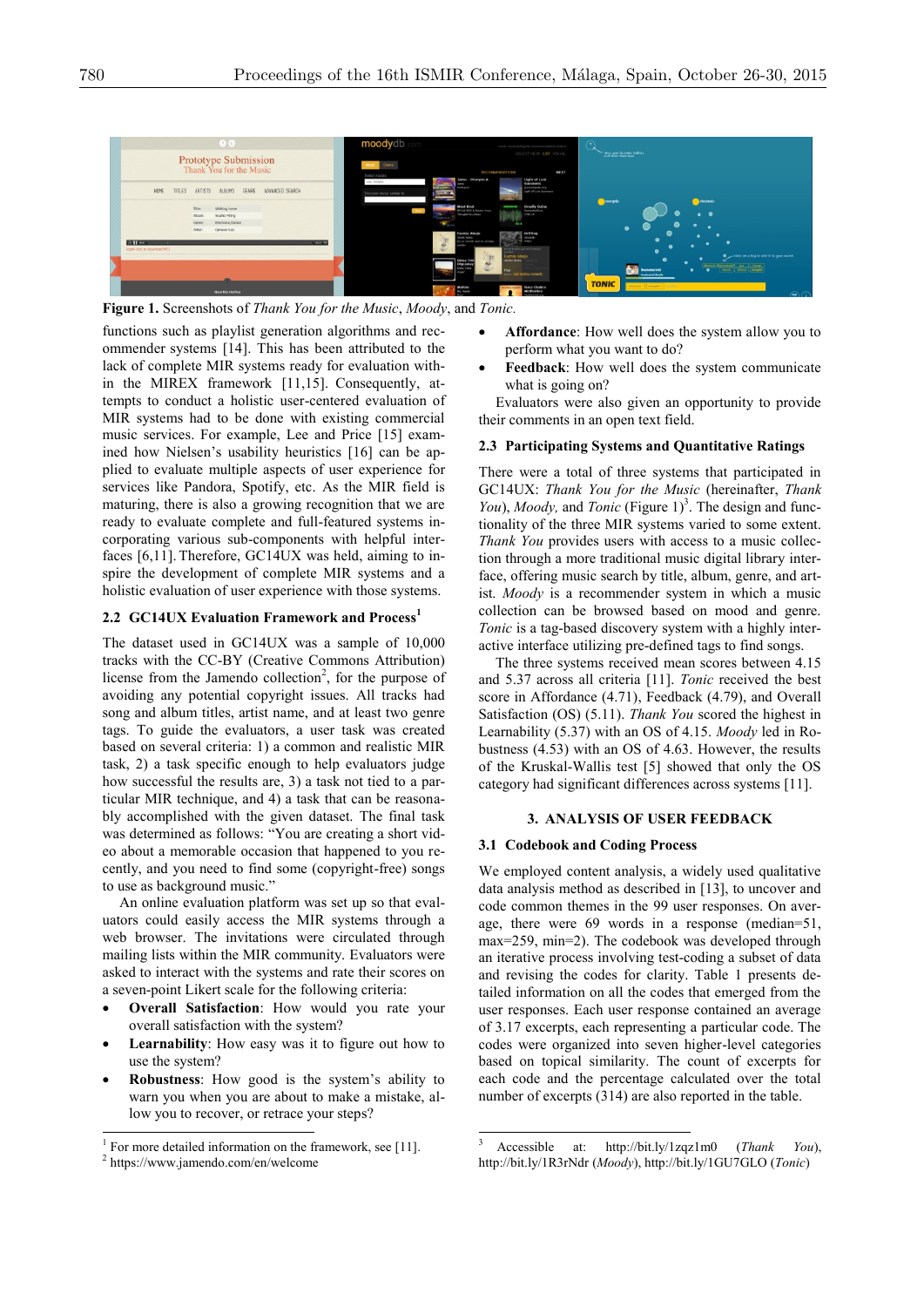|                              | Categories                                                                                                                      | Codes                                                                                                                                  | Definition                                                                                                                                                                                                                               | #    | $\overline{\frac{0}{0}}$ |  |
|------------------------------|---------------------------------------------------------------------------------------------------------------------------------|----------------------------------------------------------------------------------------------------------------------------------------|------------------------------------------------------------------------------------------------------------------------------------------------------------------------------------------------------------------------------------------|------|--------------------------|--|
|                              | Aesthetics                                                                                                                      | attractiveness                                                                                                                         | The user specifically talks about the visual appeal of the interface.                                                                                                                                                                    |      | 8.6                      |  |
| Evaluation Criteria          | <b>Affordance</b>                                                                                                               | access                                                                                                                                 | The user specifically comments on an ability to access original music files<br>within the system.                                                                                                                                        | 7    | 2.2                      |  |
|                              |                                                                                                                                 | play function                                                                                                                          | The user specifically talks about the music play function in the system, in-<br>cluding various aspects of the player such as the interface and features.                                                                                | 25   | 8.0                      |  |
|                              |                                                                                                                                 | save function                                                                                                                          | The user specifically talks about some kind of save function like a book-<br>mark function allowing users to revisit the page, ability to save the selected<br>songs, or preservation of specific system settings set by the user.       | 12   | $\overline{3.8}$         |  |
|                              |                                                                                                                                 | search/<br>browse                                                                                                                      | The user specifically mentions topics related to searching or browsing mu-<br>sic based on metadata (e.g., artist name, song/album title, genre, mood la-<br>bels), including advanced search, auto-complete, and finding similar items. | 91   | $\overline{29.0}$        |  |
|                              | Feedback                                                                                                                        | clarity                                                                                                                                | The user specifically talks about the clarity of functions or labels provided.                                                                                                                                                           | 39   | 12.4                     |  |
|                              | Learnability                                                                                                                    | ease of use<br>The user talks about how easy, intuitive, and user-friendly it is to use the<br>system and complete their desired task. |                                                                                                                                                                                                                                          |      |                          |  |
|                              |                                                                                                                                 | help                                                                                                                                   | The user comments on help provided in the system such as guidelines, tuto-<br>rials, or instructions.                                                                                                                                    | 9    | 2.9                      |  |
|                              | Performance                                                                                                                     | bugs/<br>glitches                                                                                                                      | The user specifically talks about bugs/glitches in the system that cause it to<br>produce incorrect or unexpected results, or behave in unintended ways.                                                                                 | 5    | 1.6                      |  |
|                              |                                                                                                                                 | response time                                                                                                                          | The user specifically talks about the response time (i.e., the length of time<br>taken for a system to react to a given event).                                                                                                          | 8    | 2.5                      |  |
|                              |                                                                                                                                 | search<br>results                                                                                                                      | The user specifically talks about the quality of search results and how they<br>are presented to the user.                                                                                                                               | 32   | 10.2                     |  |
|                              | Utility                                                                                                                         | usefulness                                                                                                                             | The user talks about the overall usefulness of the system, as well as its use-<br>fulness for the given evaluation task.                                                                                                                 | 13   | 4.1                      |  |
| aspects<br><b>Additional</b> | External<br>factor                                                                                                              | dataset                                                                                                                                | The user specifically notes the effects and/or limitations of using a particu-<br>lar dataset for the evaluation task.                                                                                                                   | 6    | 1.9                      |  |
|                              | Sentiment                                                                                                                       | positive                                                                                                                               | The user expresses positive feelings in terms of a particular code.                                                                                                                                                                      |      | 34.1                     |  |
|                              | The user expresses negative feelings or desires for specific func-<br>negative<br>tions/features in terms of a particular code. |                                                                                                                                        | 198                                                                                                                                                                                                                                      | 63.1 |                          |  |

#### **Table 1.** Summary of codebook.

The first six categories correspond to particular evaluation criteria. We can observe that three of these categories were used as evaluation criteria in GC14UX (in bold). Codes matching the criterion Robustness did not emerge from coding user responses. The External factor category contains the code dataset that was used to mark the responses noting limitations of the experience due to variables that were not controllable by system developers. We also had an "Other" code used for uncommon but relevant part of responses that did not fit into existing codes (e.g., comments on scalability issues, mobile device compatibility, etc.). Codes in the Sentiment category (i.e., positive and negative) were used in conjunction with another code to note users' feelings regarding that code.

#### **3.2 Inter-coder Reliability**

To ensure consistent application of codes, two coders were recruited. The coders independently coded a subset of user excerpts (42% of all excerpts) and Cohen's kappa coefficient [4] was calculated to measure their agreement. Table 2 shows that all the kappa coefficients for each code fall in the range of good (.60-.74) or excellent agreement (.75-1.0) [3,8]. The Pooled Kappa statistic summarizing the overall results across all the codes [21] was .884, suggesting an excellent agreement.

| Code          |        | Kappa value   Agreement level |
|---------------|--------|-------------------------------|
| save function | $00$ . | excellent                     |
| bugs/glitches | .00    | excellent                     |

| negative               | 0.98              | excellent |
|------------------------|-------------------|-----------|
| positive               | 0.97              | excellent |
| play function          | 0.95              | excellent |
| response time          | 0.92              | excellent |
| help                   | 0.91              | excellent |
| dataset                | 0.88              | excellent |
| attractiveness         | 0.87<br>excellent |           |
| clarity                | 0.86              | excellent |
| usefulness             | 0.85              | excellent |
| ease of use            | 0.82              | excellent |
| search/browse/metadata | 0.80              | excellent |
| search results         | 0.80              | excellent |
| access                 | 0.66              | good      |

**Table 2.** Kappa coefficients for each code.

### **3.3 Tabulation of Codes**

Table 3 shows the counts of positive excerpts for each system, sorted by the sum of all counts for each code. We can observe that participants liked *Thank You* for more functional reasons (e.g., search/browse, access to music files, search results) whereas they liked *Tonic* for aesthetics and usability aspects (e.g., attractiveness, ease of use, usefulness) in addition to functional reasons (e.g., play function, save function). *Moody*'s scores were fair across most of the codes except save function, access to music files, and search results. Overall, *Tonic* had the highest number of positive excerpts, with *Thank You* and *Moody* having approximately the same numbers.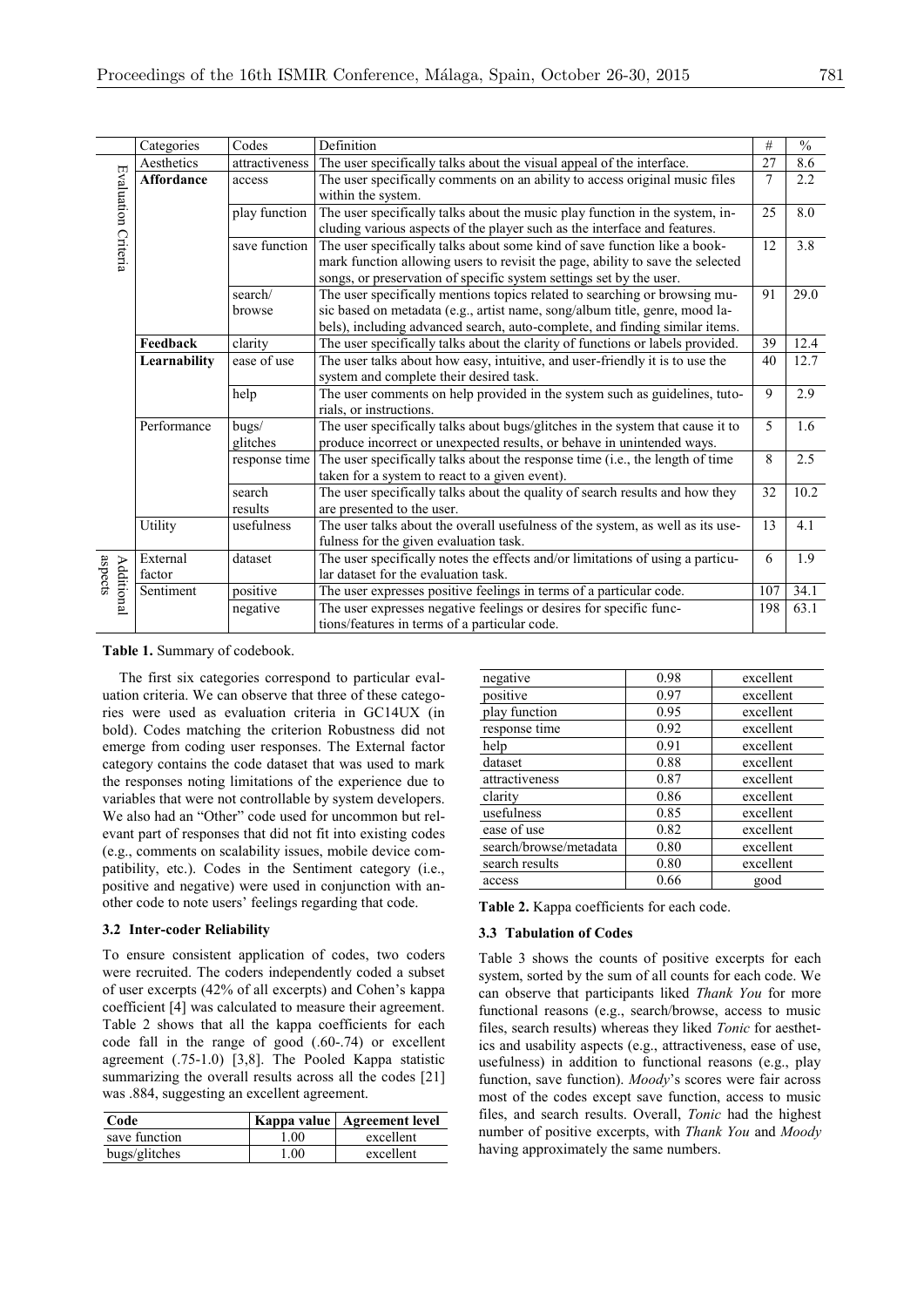|                       | Thank<br>You | Moodv          | Tonic        | Sum |
|-----------------------|--------------|----------------|--------------|-----|
| search/browse         | 14           | 10             | 4            | 28  |
| ease of use           | 8            | 9              | 10           | 27  |
| attractiveness        |              |                | 11           | 18  |
| usefulness            |              |                | 6            | 8   |
| play function         |              | $\overline{2}$ | 3            | 6   |
| save function         |              | 0              | 6            | 6   |
| access to music files |              | 0              |              |     |
| clarity               |              |                |              | 3   |
| help                  |              |                | $\mathbf{2}$ |     |
| response time         |              |                |              |     |
| search results        |              | 0              |              |     |
| Total                 | 31           | 32             | 44           |     |

We also tallied up the counts of negative excerpts for each system (Table 4). Negative excerpts also include desires for additional features/functions, so a high count does not necessarily mean that participants disliked the system. *Moody* had the highest number of negative excerpts, mostly for search/browse, which was also the most commonly mentioned aspect across all three systems. Evaluators had strong opinions about the search function in *Moody*, also evidenced by the highest number of counts in search results. For *Tonic*, improving the clarity and help was important, in addition to play function.

|                       | Thank<br>You   | Moody          | Tonic        | Sum |
|-----------------------|----------------|----------------|--------------|-----|
| search/browse         | 19             | 34             | 10           | 63  |
| clarity               | 5              | 10             | 20           | 35  |
| search results        | 3              | 11             | 9            | 23  |
| play function         | 3              |                | 9            | 19  |
| ease of use           | 4              | $\overline{2}$ | 7            | 13  |
| attractiveness        | 4              | 4              |              | 9   |
| save function         | $\overline{c}$ | 4              | 0            | 6   |
| dataset               | $\overline{c}$ | 3              |              | 6   |
| help                  | 0              |                | 5            | 6   |
| bugs/glitches         | 2              |                | $\mathbf{2}$ | 5   |
| response time         | 3              |                |              | 5   |
| usefulness            | $\overline{2}$ | 3              | 0            | 5   |
| access to music files |                |                | $\mathbf{2}$ | 3   |
| <b>Total</b>          | 49             | 82             | 67           | 198 |

**Table 4.** Tabulation of negative codes.

When we tabulate the counts based on the top-level categories and compare the counts for positive and negative excerpts for each category, we can observe with which aspects evaluators were most satisfied and dissatisfied (Table 5). Across all three systems, Affordance, Performance, and Feedback had more negative excerpts, suggesting these aspects need to be improved upon. Learnability, Aesthetics, and Utility had more positive excerpts overall, although notably *Thank You* had no positive excerpt for Aesthetics.

| Top level      | Thank<br>You | Moody | Tonic | Sum |
|----------------|--------------|-------|-------|-----|
| Affordance $+$ | 19           |       |       | 44  |
| Affordance -   | 24           | 46    | 21    | 91  |

| Learnability + | Я | 10 | 12 | 30 |
|----------------|---|----|----|----|
| Learnability - |   | 3  | 12 | 19 |
| Feedback +     |   |    |    | 3  |
| Feedback -     |   | 10 | 20 | 35 |
| Performance +  |   |    |    |    |
| Performance -  | 8 | 13 | 12 | 33 |
| Aesthetics $+$ |   |    | 11 | 18 |
| Aesthetics -   |   |    |    |    |
| Utility $+$    |   |    |    |    |
| Utility -      |   |    |    |    |

**Table 5.** Tabulation of codes at the top level categories.

#### **4. DISCUSSION OF CATEGORIES AND CODES**

## **4.1 Aesthetics**

Aesthetics consists of a single code regarding the overall attractiveness of the system. While this aspect was not included in the GC14UX evaluation criteria, it may be appropriate to consider adopting it for future iterations. Most excerpts coded with attractiveness were about how appealing the visual interface was, with a few comments about the use of white space, clean interface, use of animation, and background color. The importance of this aspect is well-captured in the following response:

*"What's funny is that while [Thank You] allows me to search and browse, I really liked the graphic nature of the previous two interfaces. I don't necessarily think this interface performs any less well than the others--"*

#### **4.2 Affordance**

Affordance consists of four codes related to particular features or functions of the system. For access, most of the excerpts mentioned that *Thank You* was the only system where users could download the songs. To some participants, that meant that the system was "complete," and gave them "real results."

Excerpts coded with play function tended to be more negative, mentioning evaluators' desires to have more control in which part of the song they are playing. Some evaluators did appreciate that *Tonic* plays the selected songs starting in the middle (e.g., *"I like the fact that the selected pieces start playing from the middle, giving an immediate sense of the general mood and texture of the piece"*), but more evaluators wanted to be able to select from multiple options themselves:

*"I would like to have an [sic] checkable option, "start playing from beginning"/"start playing from the middle" (or 25%, 30%, 40%), because sometimes [what] is important [is] the beginning, and sometimes (mostly) the mood of whole song."* 

Evaluators also commented negatively on the fact that they had to go through another step for playing the music in *Thank You* and *Moody* (e.g., *"I'd expected to start playing a track whenever I clicked on its cover, instead of having to wait for the pop-up and click 'play.' "*). The lack of visibility of the play button/slider was also noted for *Moody* and *Tonic* (e.g., *"The 'play'-slider is a bit small"*; *"difficult to find play button for the next song"*).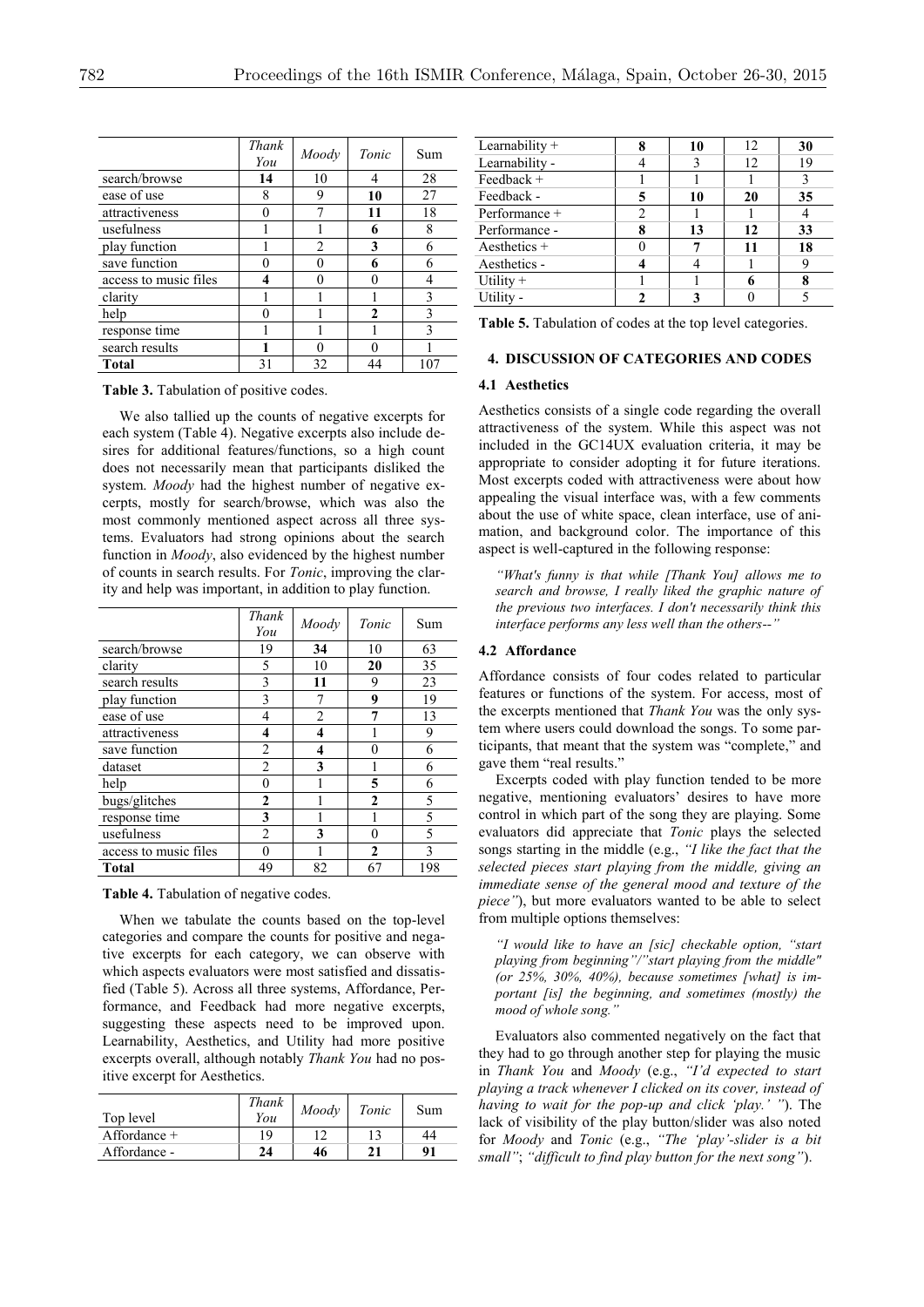With regard to the save function, *Tonic* had multiple positive excerpts on the usefulness of the bookmark function, which was missing in other systems:

*"there is a function at the top left corner for users to save their favorite results, it is convenient for user to compare the music later and choose the best result…" [Tonic] "i wish there were a way for me to create[,] like a list, collection, playlist, or save or favorite multiple songs for comparison or reconsideration." [Moody]*

The system remembering user settings was also important; evaluators noted that in *Thank You*, the player does not keep the selected volume level when a new song is loaded, and in *Moody*, switching between the mood and genre tab discards the selected search parameters. The save function code is somewhat related to the Robustness criterion in GC14UX; users want features that will help them trace back and return to previous results, although no excerpts were related to recovering from an error.

Overall, the search/browse code was applied most often, excluding the sentiment codes. *Thank You* had the highest number of positive excerpts due to the fact that multiple search options were provided (i.e., text search, form search, and advanced search) and users had the most control over how the search could be conducted (e.g., *"Its searching technique is very comprehensive and fully developed, which is excellent for users to carry out detailed and accurate search"*). The auto-complete features in *Moody* and *Tonic* were also appreciated by multiple evaluators. However, there was still a lot to be desired from the search/browse functions in all three systems. For *Thank You*, the lack of a browsing mechanism and inability to get recommendations were noted. Evaluators also commented on the limitation of genre categorization:

*"...about 255 songs are identified as unknown, it may cause inconvenience to the users as they do not know the type of song, they must spend time to listen [to] it first."*

For *Moody*, nine excerpts specifically asked for an ability to combine both mood and genre for search. Some wanted more labels for mood and genre, and others noted the lack of a free-text search option. For *Tonic*, a few evaluators commented on the inaccuracy of certain labels and a lack of vocabulary control:

*"…the connection from tags to audio content does not always seem to be 'correct'…Especially if more than two tags are combined, there seem to be some problems." "Moreover, maybe due to the vocabulary control, when I type 'cheerful,' no result is found, I have to type 'happy' instead, so the system is not flexible enough."*

## **4.3 Feedback**

This category consists of a code "clarity" that is about how intuitive and clear the functions and labels were. *Tonic* had 20 negative excerpts that were primarily about evaluators having trouble understanding what information the different design constructs are trying to convey (e.g., meaning of the histogram, size of the bubble) or what the result of a particular user action was:

*"For instance, I noticed some bars on the left side, each corresponding to one of the search terms, that varied in height along with the bubble, which also resized. What is that? What does it mean when I move bubbles around?"*

Similar concern was also raised for *Moody* (e.g., *"what does the size of the image mean?*"). In addition, a couple of evaluators pointed out that they had a hard time figuring out what the "discover music similar to" function was supposed to do. For *Thank You*, several evaluators commented on misunderstanding genre ID as the count of items under a particular category.

## **4.4 Learnability**

This category contained two codes: ease of use and help. Overall, there were a lot more positive than negative excerpts regarding the ease of use across all three systems. Simple, intuitive, and user-friendly interface design was appreciated for *Moody* and *Tonic*. In general, evaluators also found the basic search interface in *Thank You* easy to use. Negative excerpts were on issues like the page layout or too much text (*Thank You*) or opinions based on a comparison with other systems (e.g., *"Tonic is not that easy to use when comparing with Moody"*).

For the help code, evaluators commented positively on the usefulness of a short introduction on how to use the system for *Tonic* but still desired more explanation on the meaning of design elements. For *Thank You* and *Moody*, clear searching guidelines and limitations (e.g., *"Maybe it should say somewhere that the similarity search only works for artists in the database"*) were desired.

## **4.5 Performance**

Of the three codes belonging to the Performance category (i.e., bugs/glitches, response time, search results), search results was most commonly used, and primarily with negative sentiment. For *Thank You*, the ability to sort the results was appreciated but different sorting criteria were desired. The lack of a sorting mechanism was also mentioned for *Moody*. In addition, three evaluators stated that they wanted to know how many results there are for a particular search, as well as an option to switch between AND and OR connectors. For *Moody* and *Tonic*, several evaluators commented that they did not agree with or could not understand the results:

*"The returned music doesn't really fit the moods, especially 'romantic.' " [Moody]*

*"I wrote: 'piano' and 'jazzy,' and just in the middle between these two main bubbles I found the song 'Salmacis – Arkangel,' which is not piano nor jazzy at all." [Tonic]*

The evaluators' reactions to response time tended to vary, even for the same system, possibly due to varying Internet connection speeds and different levels of expectation. Bugs and glitches in scrolling, music playback, and entering data were also mentioned a few times, but they could also depend on the resolution setting or other configurations of the evaluators' machines and browsers. Therefore, it is important to note that what we are seeing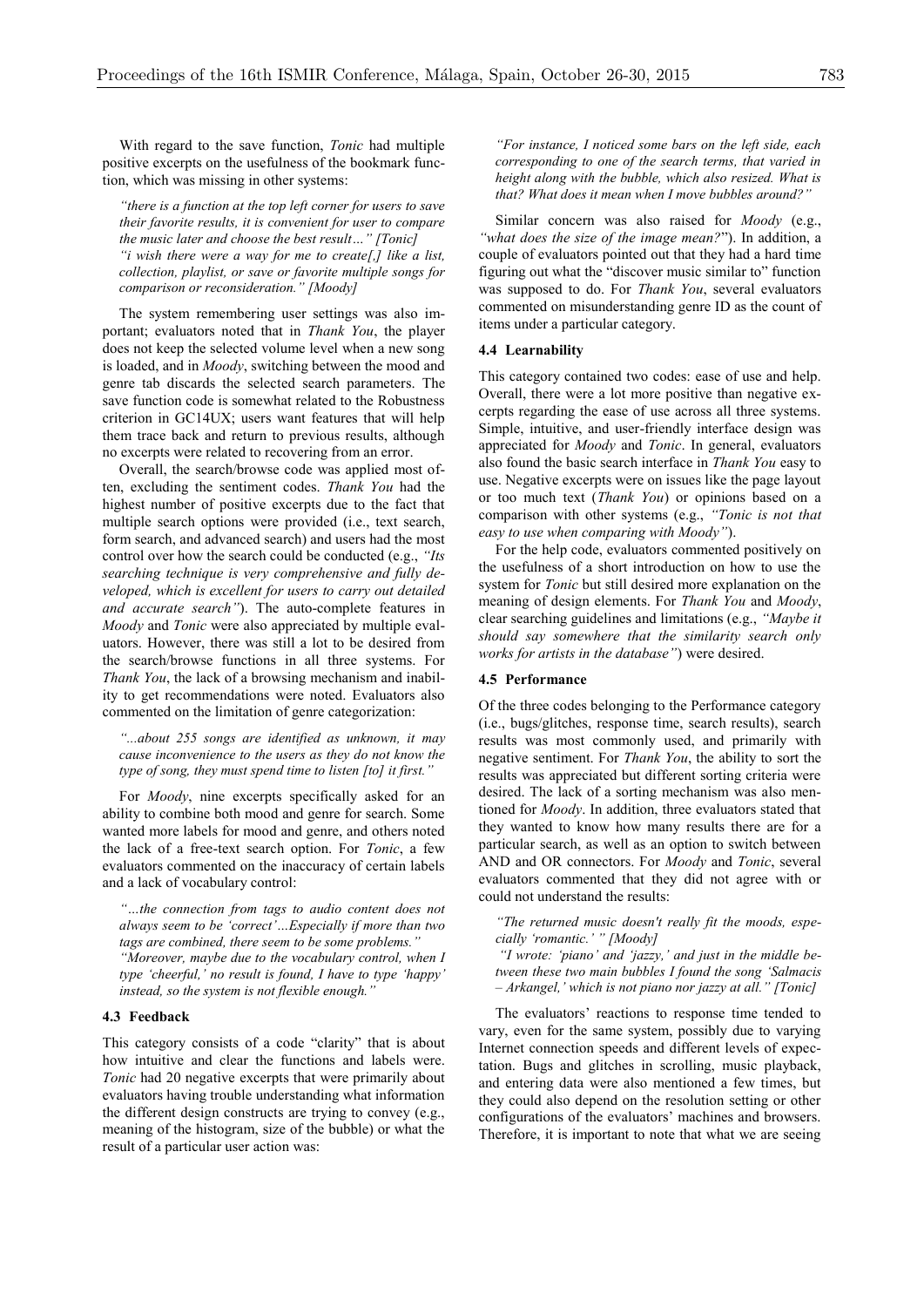is simply users' interpretation of how well the system performed rather than the objective performance level.

#### **4.6 Utility**

"Usefulness" was the only code in this category, noting the general usefulness of the system as well as its appropriateness for the specified user task. *Tonic* had all positive excerpts as evaluators deemed that the tag-based browsing interface worked well for unknown music. The negative excerpts on *Thank You* and *Moody* mostly showed that evaluators wanted more features and functions. For *Thank You*, one evaluator noted that the search interface is limiting for the given evaluation task, which is about finding music for editing a personal video, since there are no content-based features.

# **4.7 External Factor**

Comments on the limitation of the dataset were captured using the code dataset in this category. Six excerpts marked with this code were all negative, mostly stating that evaluators' unfamiliarity with the songs hindered their ability to effectively use the systems. This was especially true for *Thank You*, as evaluators could not issue searches using metadata such as artist name or song title. One evaluator also noted the difficulty in ascertaining the cause of unsuccessful results:

*"…maybe the Jamendo collection is not very good for the task because of its variability: do we really not have good results or are systems unable to find them?"*

# **5. IMPLICATIONS ON UX EVALUATION IN MIR**

Based on the user responses and the experience of running GC14UX, we discuss three main implications for future UX evaluation tasks in MIR:

1) Adjustment of evaluation criteria

We recommend considering new criteria, Aesthetics, Performance, and Utility, in future UX evaluation tasks. The quantitative ratings showed that the difference of the scores in the "Overall Satisfaction" was statistically significant, but the differences in the other four criteria were not. This suggests that perhaps there are additional evaluation criteria affecting users' overall satisfaction. Based on the responses, the visual aesthetics of the system seem especially important; it is noteworthy that a large proportion of positive excerpts for *Tonic*, the most highly rated system, were based on "Aesthetics". "Aesthetics" might be the missing piece that can explain the differences observed in the "Overall Satisfaction". We also recommend rethinking the criterion "Robustness"; this may be difficult to evaluate given the limited time evaluators have to interact with the systems in the MIREX framework.

#### 2) A better dataset and more user tasks

As some users pointed out, lack of familiarity with the songs in the dataset hindered their search/browse experience. In addition, a single user task for evaluation seems limiting, as MIR systems can serve a wide variety of use cases and scenarios. This was in fact the case in GC14UX

as the three evaluated systems were designed to serve different goals (e.g., *Thank You* for known-item searches, *Moody* for mood and genre-based search/browsing, and *Tonic* for exploring new music based on tags). For future UX evaluation, it might be worthwhile to consider establishing multiple user tasks, and perhaps something more common (e.g., playlist generation, recommendation) rather than trying to creating a task suitable for the dataset.

3) Focus on evaluation rather than competition

In addition to a common user task for evaluation, it may be fruitful to consider asking system developers to define a user task for which they want their system to be evaluated, as a secondary task. This makes sense considering that many commercial MIR systems are often targeted to support specific MIR tasks (e.g., Pandora for online radio function, Shazam for music identification), which was also the case for the three evaluated systems from GC14UX. We do acknowledge that this means we will not be able to directly compare the evaluation results of multiple systems. However, we strongly believe that the community should move away from considering this evaluation as a competition where ranking the systems is the primary goal. If we treat this as an opportunity to evaluate the systems in order to improve the design of all participating systems rather than being able to claim one system is better than the other, this issue will naturally dissolve. In case of GC14UX, the differences in scores for the three systems were not substantial; even for the single category where there was a statistically significant difference among the scores (i.e., Overall Satisfaction), the difference between the best- and the worst-performing systems is less than one point in a seven-point Likert scale (5.11 vs. 4.15). What would truly benefit our community as a whole is learning from the feedback about what users need and want, which will inform us on how to improve the design of MIR systems in general.

### **6. CONCLUSION AND FUTURE WORK**

GC14UX was the very first attempt in conducting a holistic evaluation of user experience for complete MIR systems in the history of MIREX. Therefore, reflecting on our experience and deliberating on how to improve future UX evaluation is critical. Our findings indicate which aspects of the systems most concerned users, and how we can use that knowledge to improve the design of and criteria for future UX evaluation. We discussed three key implications for future UX evaluation: 1) consider three new criteria in future UX evaluation tasks, 2) seek a better dataset to improve evaluators' ability to effectively use the features and judge the quality of the results, and select more user tasks to reflect the diversity of the systems, and 3) focus on evaluation for the improvement of systems rather than competition. We hope to continue UX evaluation as a regular task within MIREX, and redesign the task with new use scenarios and datasets in the future. We also plan to widen our pool of evaluators so that we can do a comparative analysis of how MIR experts and general users evaluate their experiences.